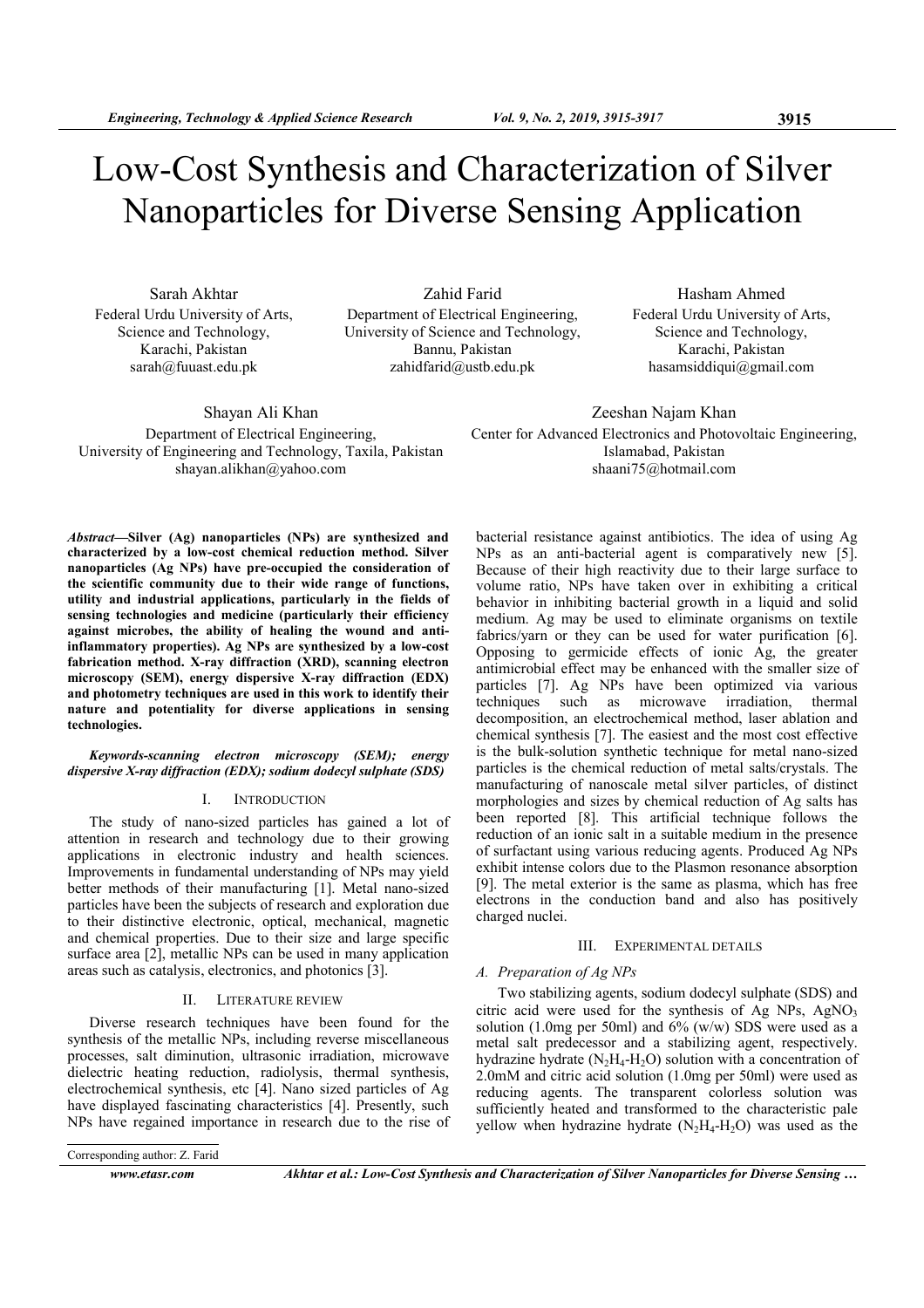stabilizing agent. The occurrence of color indicated the formation of Ag NPs. The Ag NPs were then purified by centrifugation (21000rpm at  $10^{0}$ C). To remove excess silver ions, the silver colloids were washed with ethanol and dried powder of the Ag NPs was obtained for further analysis and characterization.



Fig. 1. a) SDS and b) AgNO<sub>3</sub> for the synthesis of Ag NPs

# B. X-Ray Diffraction (XRD) Technique

Powder XRD data were collected on a Siemens D5000 powder diffraction meter using Cu radiation. Data were collected for angle  $2\theta$  ranging from 10° to 90°, using a step size of 0.05 degree/sec as placed in Table I. First, we grounded the sample to powdered form and place it in the center of the sample holder having dimensions of 5cm×5cm. The sample was analyzed at random intervals. Phase and mineral identification of the sample were evaluated and analyzed by diffraction searching software comprising of over 136,895 patterns. This software contains an automated search-match option that compares the pattern of the sample by the International Center for Diffraction Data (ICDD) database.

| TABLE I. | XRD AND LATTICE SIZE OF AG NPS |
|----------|--------------------------------|
|----------|--------------------------------|

| Chord Mid.<br>20                                    | $2\theta$<br>(rad) | <b>FWHM</b><br>2θ | <b>FWHM</b><br>(rad) | D<br>(nm) | hkl | $\mathbf{A}$ |
|-----------------------------------------------------|--------------------|-------------------|----------------------|-----------|-----|--------------|
|                                                     |                    |                   |                      |           |     |              |
| 1.00                                                | 0.66               | 0.28              | 30.00                | 35.77     | 111 | 4.07         |
| 44.38                                               | 0.77               | 0.38              | 0.00                 | 29.29     | 220 | 5.77         |
| 64.56                                               | 1.12               | 0.37              | 0.00                 | 48.87     | 311 | 4.78         |
| 77.54                                               | 1.35               | 0.42              | 0.00                 | 86.18     | 511 | 6.39         |
| Particle diameter=50nm and concentration=1mmol/50ml |                    |                   |                      |           |     |              |

# C. Sample Analysis

XRD analysis (Figure 2) of the sample suggests the presence of rutile Ag in major phase according to ICDD No. 00-004-0783(1). The average crystallite size from the sharp peak is 50nm, which is estimated by using the Scherrer's formula.

# D. Microscopic Study

SEM was undertaken by using the apparatus SEM, JSM-6380 which provides information in relation to the size and morphology of the NPs. There was a fixed conductive carbon tape to an aluminum tip and the fine particles were placed on top of it. The spot sizes were 1, 5 and 10um with a working distance of 2mm and acceleration voltage set at 25.00kV.



Fig. 2. X-Ray Diffraction (XRD) of Ag NPs with diameter 50nm.



Fig. 3. SEM images of Ag NPs with diameter 50nm

TABLE II. EDX OF AG NPS BY USING ZAF METHOD

| Element                                                         | KeV   | Mass%  | Error% | At%    |  |  |
|-----------------------------------------------------------------|-------|--------|--------|--------|--|--|
| C                                                               | 0.277 | 11.72  | 0.53   | 18.69  |  |  |
| О                                                               | 0.525 | 40.40  | 0.39   | 48.34  |  |  |
| Na                                                              | 1.041 | 8.08   | 0.23   | 6.72   |  |  |
| Mg                                                              | 1.253 | 1.90   | 0.21   | 1.49   |  |  |
| Al                                                              | 1.486 | 1.10   | 0.19   | 0.78   |  |  |
| Si                                                              | 1.739 | 31.36  | 0.18   | 21.37  |  |  |
| Ca                                                              | 3.690 | 5.44   | 0.27   | 2.60   |  |  |
| Total                                                           |       | 100.00 |        | 100.00 |  |  |
| Standard less quantitative analysis fitting coefficient: 0.3351 |       |        |        |        |  |  |

Particle diameter=50nm and concentration=1mmol/50ml

# E. Photometry (Ultraviolet Visible Spectroscopy (UV-VIS))

We confirmed the presence of Ag NPs by measuring the wavelength of the sample in the spectrum UV-VIS of the PerkinElmer spectrophotometer LAMBDA 265 at a resolution of 2nm (200nm to 800nm). Plasmonic metal NPs have greater probability for biological and chemical sensor applications, because of their insightful spectral response to the local surroundings of the NPs facade and easy to monitor the light signal because of their sturdy scattering or absorption [10]. In the current study, we discovered the surface sensitivity dependence on Plasmon resonance (frequency and bandwidth) reaction to changes in their neighboring environment alongside the role of optical scattering on the shape and size of NPs and the kind of metal, which is, Ag. The conjectural concern with the surface Plasmon resonance situation exposed the spectral sensitivity. We can state that relative shift in resonance wavelength with regard to the refractive index change of neighboring materials, has two controlling factors:  first is the bulk plasma wavelength, a property reliant on the metal nature, and second on the feature ratio of the element which is a